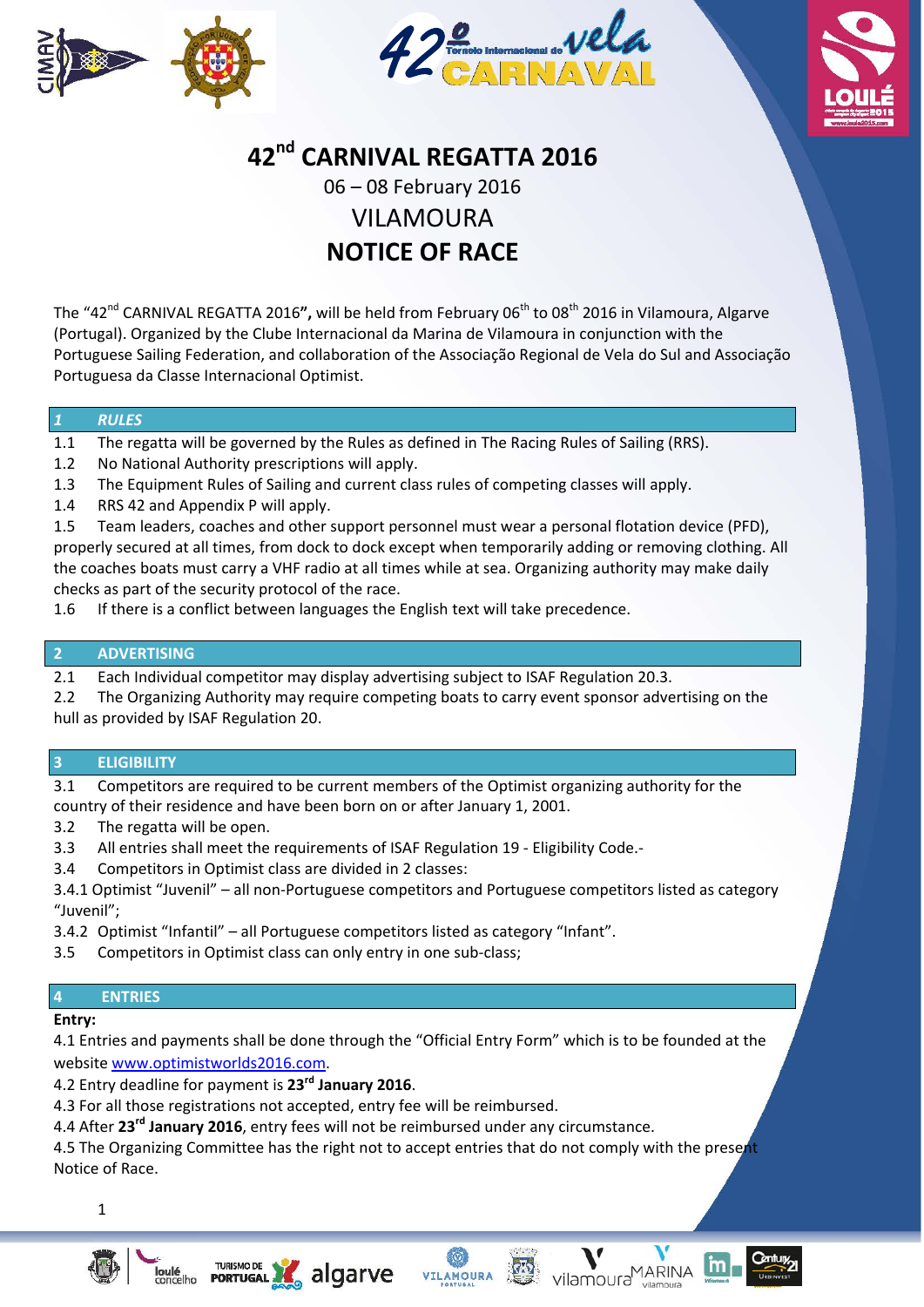





4.6 The Organizing Committee has the right to accept entries received after entry deadline.

**Entry Fees:**

| <b>Class</b> | <b>Entry Fee</b> |
|--------------|------------------|
| Optimist     | 65€              |

#### **5 REGISTRATION**

Each team leader or competitor shall registry and sign the registration form at the Race Office before 10.00 hrs,  $06^{th}$  February.

On registration all participants will be required to show:

‐ Evidence of birth date (passport, National Identity card).

- ‐ Parental Authorization
- ‐ Portuguese competitors must have their 2016 Sailing License valid.
- ‐ Evidence of current membership of their National Class Association.
- ‐ Minimum third part liability insurance of 350.000€.
- ‐ Copy of the payment.

Coaches must register at the Race Office and show:

- ‐ Original Coach Entry Form (Form 2)
- ‐ Boat Driving License (if applicable)
- ‐ Evidence of valid third party insurance

# **6 FORMAT OF THE REGATTA**

In the event that there are more than 80 sailors registered, the fleet will be divided into divisions. Sailing Instructions will define the Racing format details.

# **7 SCHEDULE**

| <b>DATE</b>     | <b>TIME</b>     | <b>EVENT</b>                           |
|-----------------|-----------------|----------------------------------------|
| Friday 05/02    | $10.00 - 20.00$ | Sign in at registration office         |
| Saturday, 06/02 | 09:30           | <b>Mandatory coaches meeting</b>       |
|                 | 12:00           | Warning signal for 1st race of the day |
| Sunday, 07/02   | 09:00           | <b>Mandatory coaches meeting</b>       |
|                 | 11:00           | Warning signal for 1st race of the day |
| Monday, 08/02   | 09:00           | <b>Mandatory coaches meeting</b>       |
|                 | 11:00           | Warning signal for 1st race of the day |
|                 | 16:00           | No warning signal after this time      |
|                 |                 | After racing, Prize giving ceremony    |

7.1 9 races are scheduled. No more than 3 races will be sailed per day. Except if one or more series have not finished.

7.2 There will be no warning signal after 16.00 on February 08<sup>th</sup>.

#### **8 SCORING**

8.1 The Low-Point Scoring System, Appendix A, will be used as modified by NOR 8.2.

8.2 When 4 or more races are completed, 1 race score will be discarded as permitted under the RRS.

**VILAMOURA** 

8.3 One race is required to complete the regatta.

TURISMO DE<br>**PORTUGAL** 



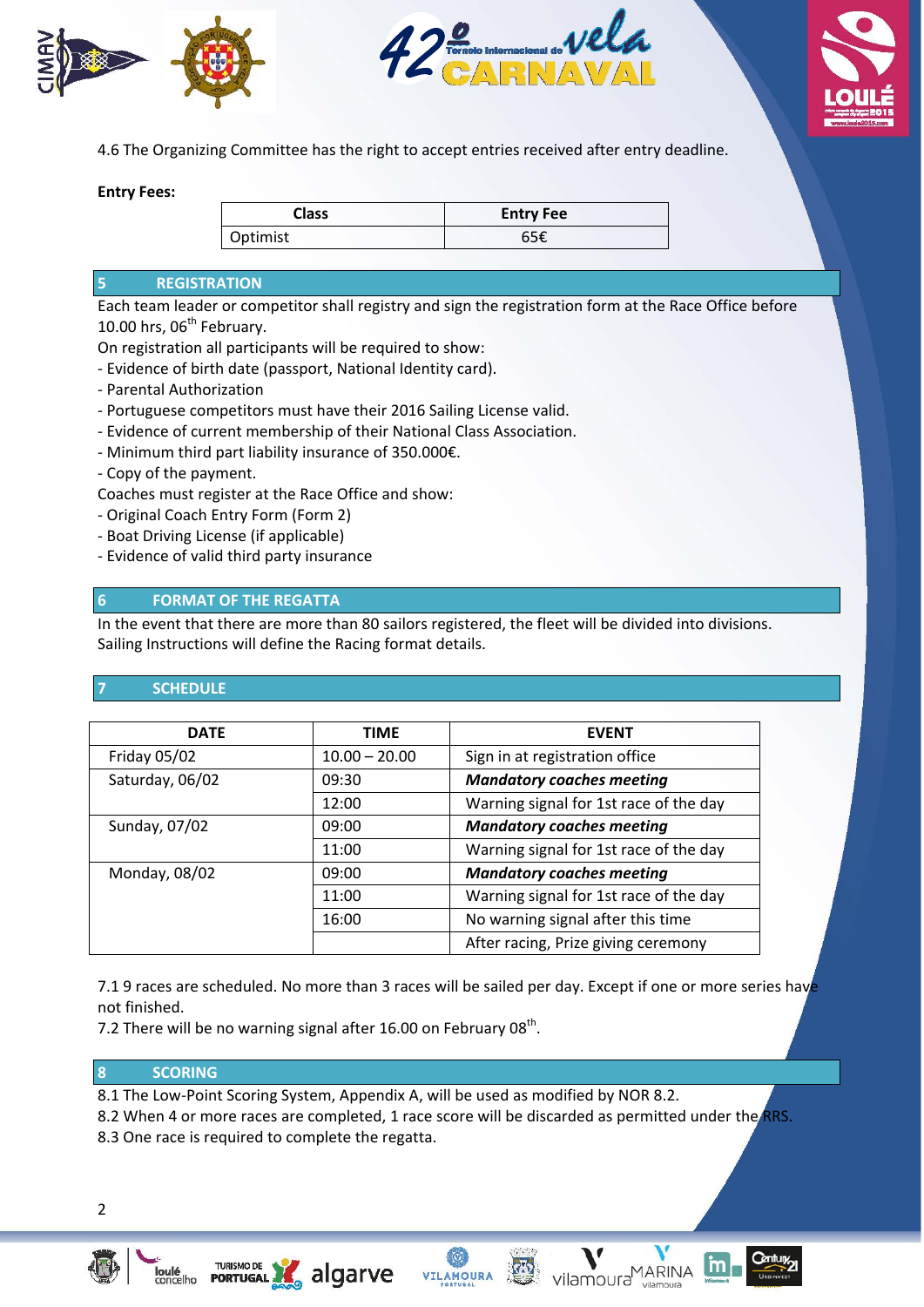





#### **9 SAILING INSTRUCTIONS**

Sailing Instructions will be available at the onsite sign in.

#### **10 INTERNATIONAL JURY**

Protests will be handled by an International Jury as per RRS 91(b)

#### **11 PERSONAL BUOYANCY**

Each competitor must wear a personal flotation device (PFD), properly secured at all times, except when temporarily adding or removing clothing. Wet suits, dry suits and inflatable Personal Flotation Devices do not constitute adequate personal buoyancy. Failure to wear one will result in a penalty up to and including disqualification.

#### **12 SAFETY**

12.1 Each competitor must wear a personal flotation device (PFD) in accordance with CR 4.2 (a) properly secured at all times while on the water except when temporarily adding or removing clothing. This changes RRS 40.

12.2 All coaches and supporting personnel will be requested to use a PFD and to carry with them a VHF radio on the water.

#### **13 DESIGNATED ADULT**

13.1 Parents not personally attending any part of the event must ensure that another adult is authorized and designated.

13.2 Each competitor shall indicate in writing a parent or adult representative that shall responsible for the competitor throughout the event.

13.4 The designated adult will accept full responsibility for all actions of the competitor during any activity related to the event. This includes on‐shore activities before, during, and after the regatta.

#### **14 SUPPORT BOATS**

All support boats shall register and shall prominently fly a National flag or a white flag with the three letter national code of the countries it supports, from a staff, at all times while in the water. No other flags shall be displayed by support boats. Registered coach boats may enter the corridor from the starting line to the finishing line. All other boats must stay outside the course area at all times. It is the intention of this provision that each sailor shall have a support boat on the course.

#### **15 MEASUREMENT**

15.1 Competitors are allowed to use only one hull, dagger board, rudder (with tiller and extension), mast, boom, sprit and sail during the regatta. Substitution of such equipment shall occur only with the Jury's approval.

15.2 There may be measurement on the water following each race. A number of boats may be spot checked after finishing the race.

15.3 All equipment may be subject to a safety check.

#### **16 DISCLAIMER OF LIABILITY**

16.1 Competitors take part in all races at their own risk. The Clube Internacional da Marina de Vilamoura or any of their officials or representatives or the sponsors or their officials or representatives is not responsible, under any circumstances, for any damage, loss or injury either ashore or on the water either to persons or equipment, which may result.







vilamoura<sup>MARINA</sup>